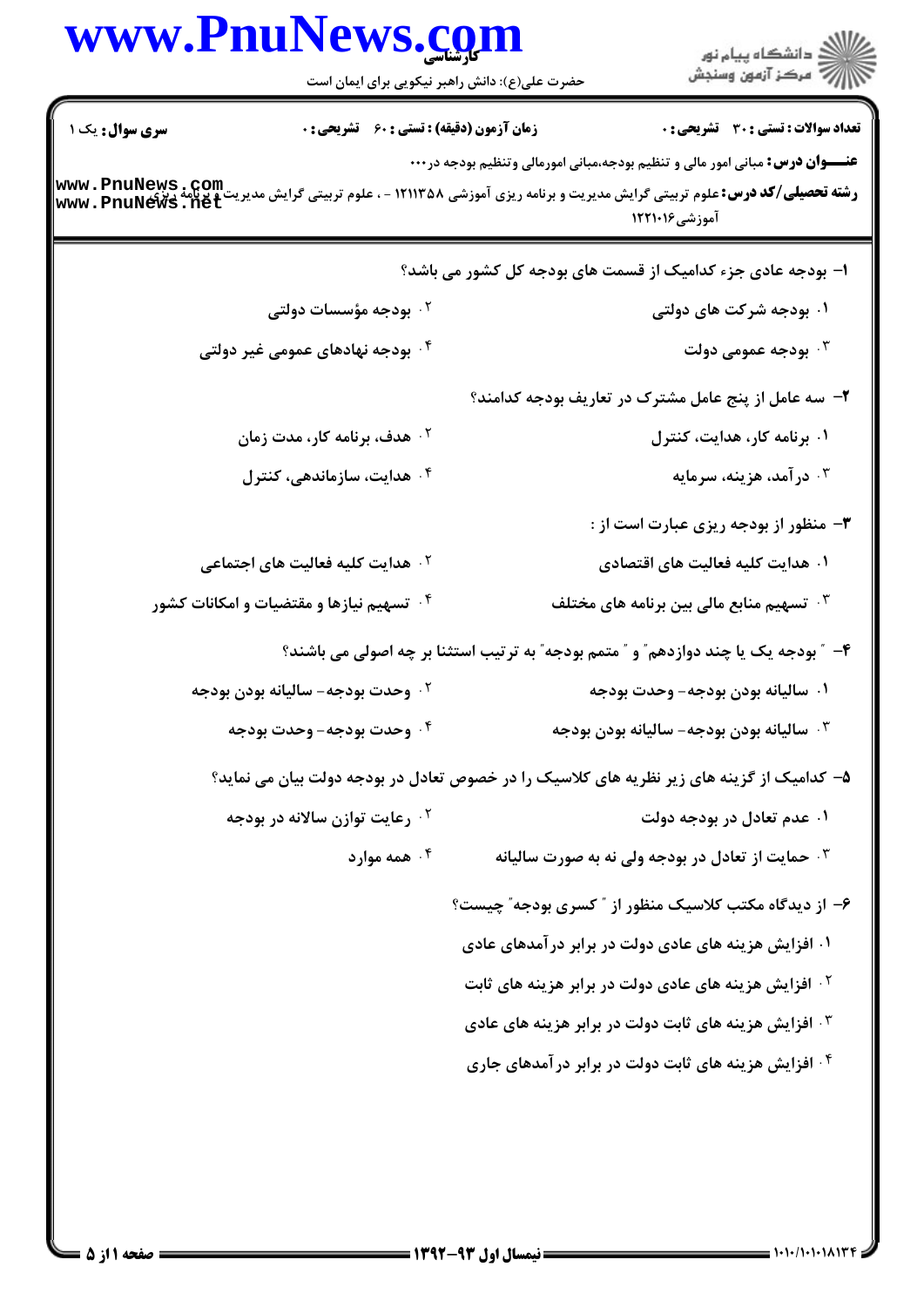| <b>سری سوال : ۱ یک</b><br><b>زمان آزمون (دقیقه) : تستی : 60 ٪ تشریحی : 0</b><br><b>تعداد سوالات : تستی : 30 ٪ تشریحی : 0</b><br><b>عنـــوان درس:</b> مبانی امور مالی و تنظیم بودجه،مبانی امورمالی وتنظیم بودجه در <b>۰۰۰</b><br><b>رشته تحصیلی/کد درس:</b><br>و <b>شته تحصیلی/کد درس:</b> علوم تربیتی گرایش مدیریت و برنامه ریزی آموزشی ۱۲۱۱۳۵۸ - ، علوم تربیتی گرایش مدیریت و برنامه<br>www . PnuNews . net<br>آموزشی۱۲۲۱۰۱۶<br>۷- مناسب نبودن و عدم مدیریت مناسب در خصوص هزینه های جاری وزارتخانه ها و مؤسسات دولتی منجر به کدامیک از<br>انواع کسر بودجه می گردد؟<br><sup>۲.</sup> کسر بودجه مربوط به ساختمان اقتصادی<br>۰۱ کسر بودجه ناشی از اوضاع و احوال اقتصادی<br>۰ <sup>۳</sup> کسر بودجه مالی<br>۰۴ کسر بودجه اداری<br>۸– کدامیک از روش های تأمین کسری بودجه آثار تورمی کمتری را ایجاد می کند؟<br>۰۱ دریافت وام از دولت های خارجی<br>۰۲ دریافت وام از صندوق بین المللی پول<br>۰۴ انتشار اوراق قرضه (اوراق مشارکت)<br>۰ <sup>۳</sup> برداشت از سیستم بانکی <b>۴</b><br>۹- طبق کدامیک از اصول بودجه، بودجه به تفکیک ملی ، استانی، شهری تهیه می شود؟<br>۰۴ اصل تعاون<br>اصل کاملیت $\cdot$<br>۰ <sup>۲</sup> اصل شاملیت<br>۰۱ اصل جامعیت<br>۱۰– اصل عدم تخصیص در آمدها الهام بخش و نتیجه منطقی اجرای کدامیک از اصول بودجه می باشد؟<br>۰۴ اصل جامعیت<br>اصل شاملیت $\cdot$<br>۰ <sup>۲</sup> اصل تخصیص<br>۰۱ اصل تفضیل<br>1۱– کدامیک از گزینه های زیر یکی از نتایج برقراری یک سیستم طبقه بندی در بودجه را بیان می کند؟<br>۰۱ اطلاعات لازم را به منظور تجزیه و تحلیل عملیات اقتصادی دولت فراهم ًنماید<br><sup>٢</sup> ٠ تقسیم درست و عادلانه مالیات ها بین مؤدیان مالیاتی<br>۰۳ برقراری توازن لازم بین نیازهای مردم<br>۰۴ ایجاد هماهنگی لازم بین هزینه ها و اهداف دولت<br>۱۲- درآمد حاصل از انحصارات و مالکیت دولت جزء کدام دسته از درآمدها طبقه بندی می گردد؟<br>۰۱ در آمداختصاصی<br><b>گ در آمد های شرکت های دولتی</b><br>در آمدعمومی $\cdot$ ۳<br>۰۴ در آمدانحصاری کامل<br>۱۳- مرجع نهایی تصویب بودجه شرکت های دولتی کدامیک از گزینه های زیر می باشد؟<br>۰ <sup>۲</sup> شورای اقتصاد<br>۰۱ مجامع عمومی یا شورای عالی<br>۰۴ هيأت دولت<br>قوه مقننه $\cdot$ " | www.PnuNews.com | حضرت علی(ع): دانش راهبر نیکویی برای ایمان است | الاد دانشگاه پيام نور<br>الاسم مرکز آزمون وسنجش |
|--------------------------------------------------------------------------------------------------------------------------------------------------------------------------------------------------------------------------------------------------------------------------------------------------------------------------------------------------------------------------------------------------------------------------------------------------------------------------------------------------------------------------------------------------------------------------------------------------------------------------------------------------------------------------------------------------------------------------------------------------------------------------------------------------------------------------------------------------------------------------------------------------------------------------------------------------------------------------------------------------------------------------------------------------------------------------------------------------------------------------------------------------------------------------------------------------------------------------------------------------------------------------------------------------------------------------------------------------------------------------------------------------------------------------------------------------------------------------------------------------------------------------------------------------------------------------------------------------------------------------------------------------------------------------------------------------------------------------------------------------------------------------------------------------------------------------------------------------------------------------------------------------------------------------------------------------------------------------------------------------------------------------------------------------------------------|-----------------|-----------------------------------------------|-------------------------------------------------|
|                                                                                                                                                                                                                                                                                                                                                                                                                                                                                                                                                                                                                                                                                                                                                                                                                                                                                                                                                                                                                                                                                                                                                                                                                                                                                                                                                                                                                                                                                                                                                                                                                                                                                                                                                                                                                                                                                                                                                                                                                                                                    |                 |                                               |                                                 |
|                                                                                                                                                                                                                                                                                                                                                                                                                                                                                                                                                                                                                                                                                                                                                                                                                                                                                                                                                                                                                                                                                                                                                                                                                                                                                                                                                                                                                                                                                                                                                                                                                                                                                                                                                                                                                                                                                                                                                                                                                                                                    |                 |                                               |                                                 |
|                                                                                                                                                                                                                                                                                                                                                                                                                                                                                                                                                                                                                                                                                                                                                                                                                                                                                                                                                                                                                                                                                                                                                                                                                                                                                                                                                                                                                                                                                                                                                                                                                                                                                                                                                                                                                                                                                                                                                                                                                                                                    |                 |                                               |                                                 |
|                                                                                                                                                                                                                                                                                                                                                                                                                                                                                                                                                                                                                                                                                                                                                                                                                                                                                                                                                                                                                                                                                                                                                                                                                                                                                                                                                                                                                                                                                                                                                                                                                                                                                                                                                                                                                                                                                                                                                                                                                                                                    |                 |                                               |                                                 |
|                                                                                                                                                                                                                                                                                                                                                                                                                                                                                                                                                                                                                                                                                                                                                                                                                                                                                                                                                                                                                                                                                                                                                                                                                                                                                                                                                                                                                                                                                                                                                                                                                                                                                                                                                                                                                                                                                                                                                                                                                                                                    |                 |                                               |                                                 |
|                                                                                                                                                                                                                                                                                                                                                                                                                                                                                                                                                                                                                                                                                                                                                                                                                                                                                                                                                                                                                                                                                                                                                                                                                                                                                                                                                                                                                                                                                                                                                                                                                                                                                                                                                                                                                                                                                                                                                                                                                                                                    |                 |                                               |                                                 |
|                                                                                                                                                                                                                                                                                                                                                                                                                                                                                                                                                                                                                                                                                                                                                                                                                                                                                                                                                                                                                                                                                                                                                                                                                                                                                                                                                                                                                                                                                                                                                                                                                                                                                                                                                                                                                                                                                                                                                                                                                                                                    |                 |                                               |                                                 |
|                                                                                                                                                                                                                                                                                                                                                                                                                                                                                                                                                                                                                                                                                                                                                                                                                                                                                                                                                                                                                                                                                                                                                                                                                                                                                                                                                                                                                                                                                                                                                                                                                                                                                                                                                                                                                                                                                                                                                                                                                                                                    |                 |                                               |                                                 |
|                                                                                                                                                                                                                                                                                                                                                                                                                                                                                                                                                                                                                                                                                                                                                                                                                                                                                                                                                                                                                                                                                                                                                                                                                                                                                                                                                                                                                                                                                                                                                                                                                                                                                                                                                                                                                                                                                                                                                                                                                                                                    |                 |                                               |                                                 |
|                                                                                                                                                                                                                                                                                                                                                                                                                                                                                                                                                                                                                                                                                                                                                                                                                                                                                                                                                                                                                                                                                                                                                                                                                                                                                                                                                                                                                                                                                                                                                                                                                                                                                                                                                                                                                                                                                                                                                                                                                                                                    |                 |                                               |                                                 |
|                                                                                                                                                                                                                                                                                                                                                                                                                                                                                                                                                                                                                                                                                                                                                                                                                                                                                                                                                                                                                                                                                                                                                                                                                                                                                                                                                                                                                                                                                                                                                                                                                                                                                                                                                                                                                                                                                                                                                                                                                                                                    |                 |                                               |                                                 |
|                                                                                                                                                                                                                                                                                                                                                                                                                                                                                                                                                                                                                                                                                                                                                                                                                                                                                                                                                                                                                                                                                                                                                                                                                                                                                                                                                                                                                                                                                                                                                                                                                                                                                                                                                                                                                                                                                                                                                                                                                                                                    |                 |                                               |                                                 |
|                                                                                                                                                                                                                                                                                                                                                                                                                                                                                                                                                                                                                                                                                                                                                                                                                                                                                                                                                                                                                                                                                                                                                                                                                                                                                                                                                                                                                                                                                                                                                                                                                                                                                                                                                                                                                                                                                                                                                                                                                                                                    |                 |                                               |                                                 |
|                                                                                                                                                                                                                                                                                                                                                                                                                                                                                                                                                                                                                                                                                                                                                                                                                                                                                                                                                                                                                                                                                                                                                                                                                                                                                                                                                                                                                                                                                                                                                                                                                                                                                                                                                                                                                                                                                                                                                                                                                                                                    |                 |                                               |                                                 |
|                                                                                                                                                                                                                                                                                                                                                                                                                                                                                                                                                                                                                                                                                                                                                                                                                                                                                                                                                                                                                                                                                                                                                                                                                                                                                                                                                                                                                                                                                                                                                                                                                                                                                                                                                                                                                                                                                                                                                                                                                                                                    |                 |                                               |                                                 |
|                                                                                                                                                                                                                                                                                                                                                                                                                                                                                                                                                                                                                                                                                                                                                                                                                                                                                                                                                                                                                                                                                                                                                                                                                                                                                                                                                                                                                                                                                                                                                                                                                                                                                                                                                                                                                                                                                                                                                                                                                                                                    |                 |                                               |                                                 |
|                                                                                                                                                                                                                                                                                                                                                                                                                                                                                                                                                                                                                                                                                                                                                                                                                                                                                                                                                                                                                                                                                                                                                                                                                                                                                                                                                                                                                                                                                                                                                                                                                                                                                                                                                                                                                                                                                                                                                                                                                                                                    |                 |                                               |                                                 |
|                                                                                                                                                                                                                                                                                                                                                                                                                                                                                                                                                                                                                                                                                                                                                                                                                                                                                                                                                                                                                                                                                                                                                                                                                                                                                                                                                                                                                                                                                                                                                                                                                                                                                                                                                                                                                                                                                                                                                                                                                                                                    |                 |                                               |                                                 |
|                                                                                                                                                                                                                                                                                                                                                                                                                                                                                                                                                                                                                                                                                                                                                                                                                                                                                                                                                                                                                                                                                                                                                                                                                                                                                                                                                                                                                                                                                                                                                                                                                                                                                                                                                                                                                                                                                                                                                                                                                                                                    |                 |                                               |                                                 |
|                                                                                                                                                                                                                                                                                                                                                                                                                                                                                                                                                                                                                                                                                                                                                                                                                                                                                                                                                                                                                                                                                                                                                                                                                                                                                                                                                                                                                                                                                                                                                                                                                                                                                                                                                                                                                                                                                                                                                                                                                                                                    |                 |                                               |                                                 |
|                                                                                                                                                                                                                                                                                                                                                                                                                                                                                                                                                                                                                                                                                                                                                                                                                                                                                                                                                                                                                                                                                                                                                                                                                                                                                                                                                                                                                                                                                                                                                                                                                                                                                                                                                                                                                                                                                                                                                                                                                                                                    |                 |                                               |                                                 |
|                                                                                                                                                                                                                                                                                                                                                                                                                                                                                                                                                                                                                                                                                                                                                                                                                                                                                                                                                                                                                                                                                                                                                                                                                                                                                                                                                                                                                                                                                                                                                                                                                                                                                                                                                                                                                                                                                                                                                                                                                                                                    |                 |                                               |                                                 |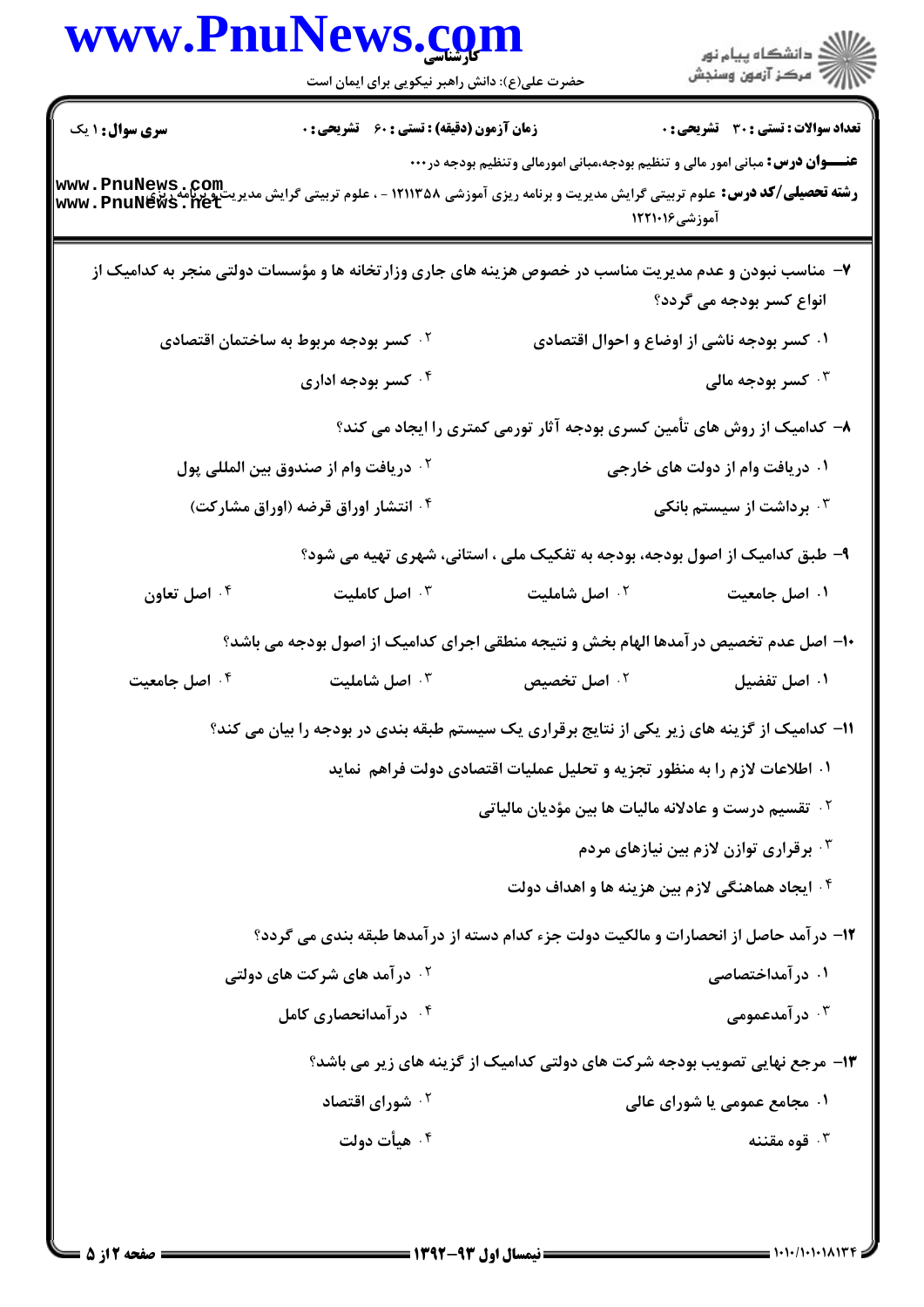|                                                                                                                                                                               | www.PnuNews.com                                                                                                                                                    |                                                                                              |                                               |
|-------------------------------------------------------------------------------------------------------------------------------------------------------------------------------|--------------------------------------------------------------------------------------------------------------------------------------------------------------------|----------------------------------------------------------------------------------------------|-----------------------------------------------|
|                                                                                                                                                                               | حضرت علی(ع): دانش راهبر نیکویی برای ایمان است                                                                                                                      |                                                                                              | ِ<br>∭ دانشڪاه پيام نور<br>∭ مرڪز آزمون وسنڊش |
| <b>سری سوال : ۱ یک</b>                                                                                                                                                        | <b>زمان آزمون (دقیقه) : تستی : 60 ٪ تشریحی : 0</b>                                                                                                                 |                                                                                              | <b>تعداد سوالات : تستی : 30 ٪ تشریحی : 0</b>  |
|                                                                                                                                                                               |                                                                                                                                                                    | <b>عنـــوان درس:</b> مبانی امور مالی و تنظیم بودجه،مبانی امورمالی وتنظیم بودجه در <b>۰۰۰</b> |                                               |
|                                                                                                                                                                               | رشته تحصیلی/کد درس: علوم تربیتی گرایش مدیریت و برنامه ریزی آموزشی ۱۲۱۱۳۵۸ - ، علوم تربیتی گرایش مدیریت پیچاپی که<br>  www . PnuNews : Let<br>  www . PnuNews : Let | آموزشی1۲۱۰۱۶                                                                                 |                                               |
|                                                                                                                                                                               | ۱۴- واحد سازمانی مشخصی که به موجب قانون ایجاد و زیر نظر یکی از قوای سه گانه اداره می شود را گویند؟                                                                 |                                                                                              |                                               |
|                                                                                                                                                                               | ۰ <sup>۲</sup> مؤسسه دولتی                                                                                                                                         |                                                                                              | ۰۱ وزارتخانه                                  |
|                                                                                                                                                                               | ۰۴ مؤسسات انتفاعی و بازرگانی وابسته به دولت                                                                                                                        |                                                                                              | ۰۳ شرکت دولتی                                 |
| ۱۵- کدامیک از گزینه های زیر مجموعه وظایف مشخصی است که حاوی برنامه های مرتبط به هم است و برنامه ریزی درازمدت و<br>میان مدت برای نیل به هدف های اساسی در قالب آن انجام می گیرد؟ |                                                                                                                                                                    |                                                                                              |                                               |
| ۰۴ فعالیت و طرح                                                                                                                                                               | برنامه $\cdot$                                                                                                                                                     | $\cdot$ فصل $\cdot$                                                                          | ۰۱ امور                                       |
|                                                                                                                                                                               |                                                                                                                                                                    | ۱۶- تصویب بودجه و اجرای بودجه جزء کدامیک از گزینه های زیر می باشد؟                           |                                               |
|                                                                                                                                                                               |                                                                                                                                                                    | ۰۱ طبقه بندی درآمدها و هزینه ها و سایر منابع تأمین اعتبار                                    |                                               |
|                                                                                                                                                                               |                                                                                                                                                                    | وایند تخصیص منابع محدود به نیازهای نامحدود $\cdot$                                           |                                               |
|                                                                                                                                                                               |                                                                                                                                                                    |                                                                                              | ۰۳ مراحل اجرای بودجه                          |
|                                                                                                                                                                               |                                                                                                                                                                    |                                                                                              | ۰ <sup>۴</sup> سازمان های بودجه ای            |
|                                                                                                                                                                               | ۱۷– کدامیک از گزینه های زیر از حساس ترین و مهم ترین و در عین حال تخصصی ترین و با اهمیت ترین مرحله از مراحل                                                         |                                                                                              | بودجه است؟                                    |
|                                                                                                                                                                               | <sup>۲.</sup> مرحله نظارت بعد از خرج                                                                                                                               |                                                                                              | ۰۱ مرحله تهیه و تنظیم و پیشنهاد بودجه         |
|                                                                                                                                                                               | ۰۴ تصویب بودجه                                                                                                                                                     |                                                                                              | ۰۳ مرحله نظارت قبل از خرج                     |
|                                                                                                                                                                               |                                                                                                                                                                    | ۱۸– اولین مرحله در اجرای قانون بودجه کدام گزینه است؟                                         |                                               |
| ۰۴ ابلاغ بودجه                                                                                                                                                                | مصرف اعتبار $\cdot$                                                                                                                                                | ۰ <sup>۲</sup> تخصیص اعتبار                                                                  | ۰۱ مبادله موافقت نامه                         |
|                                                                                                                                                                               | ۱۹- نحوه ابلاغ اعتبارات جاری دستگاه های ملی در چارچوب کدامیک از گزینه های زیر صورت می گیرد؟                                                                        |                                                                                              |                                               |
|                                                                                                                                                                               | <sup>۲.</sup> طرح و تفکیک اعتبارات                                                                                                                                 |                                                                                              | ۰۱ فعالیت ها و طرح ها                         |
|                                                                                                                                                                               | ۰۴ امور و اجرای عملیات                                                                                                                                             |                                                                                              | ۰۳ برنامه ها و فصول                           |
|                                                                                                                                                                               | ۲۰- طرحی است که بر اساس قرارداد بین سازمان مدیریت و برنامه ریزی و یا سایر دستگاه های اجرایی با مؤسسات علمی برای                                                    |                                                                                              | بررسی خاصی اجرا می گردد؟                      |
| ۰۴ عمرانی انتفاعی                                                                                                                                                             | مطالعاتى $\cdot$                                                                                                                                                   | <sup>۲.</sup> عمرانی غیر انتفاعی                                                             | ۰۱ عمرانی                                     |
|                                                                                                                                                                               |                                                                                                                                                                    |                                                                                              |                                               |
|                                                                                                                                                                               |                                                                                                                                                                    |                                                                                              |                                               |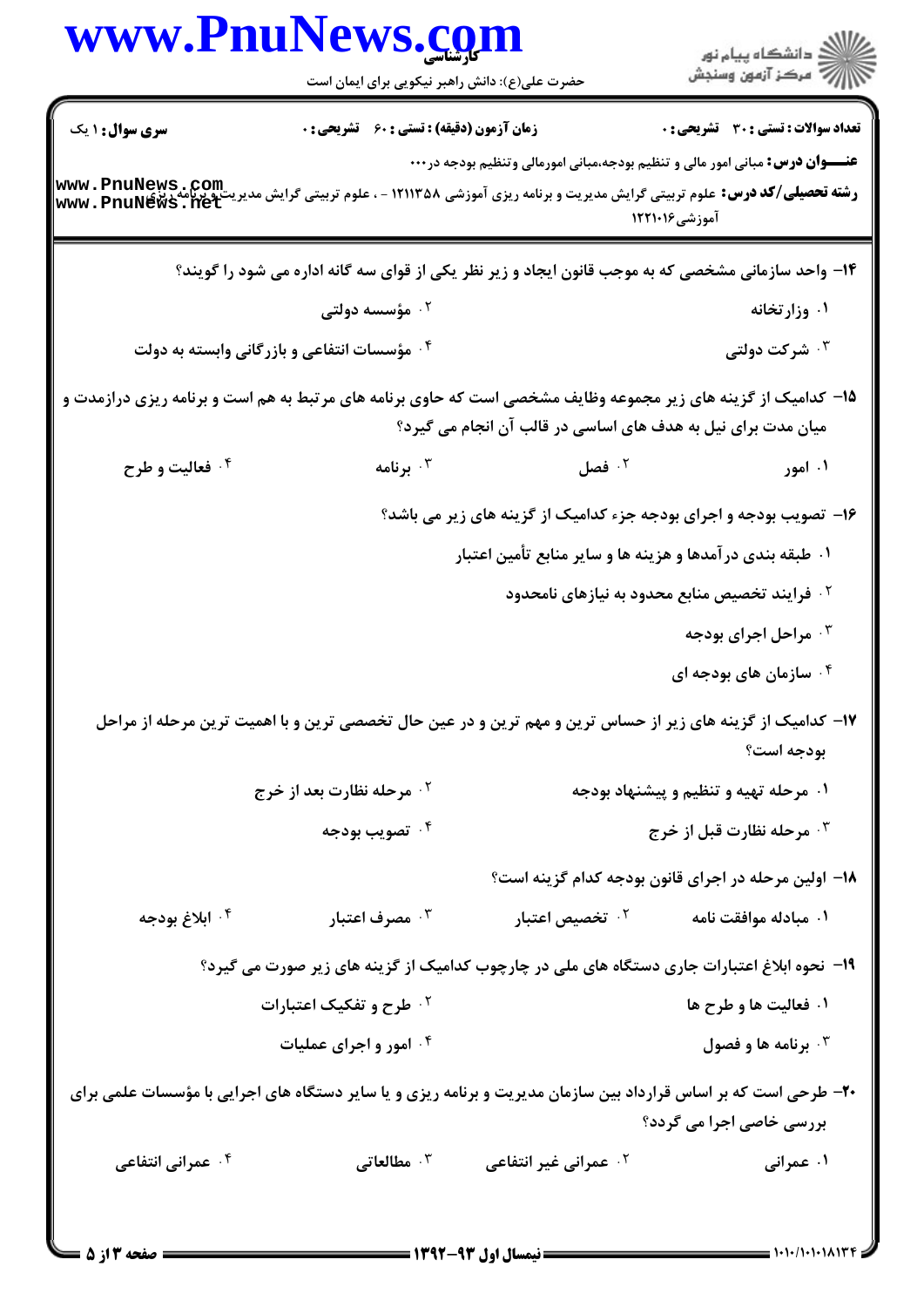| www.PnuNews.com              |                                                                                                                                                                              |                                                                                                               |                                              |
|------------------------------|------------------------------------------------------------------------------------------------------------------------------------------------------------------------------|---------------------------------------------------------------------------------------------------------------|----------------------------------------------|
|                              | حضرت علی(ع): دانش راهبر نیکویی برای ایمان است                                                                                                                                |                                                                                                               | ر دانشگاه پيام نور<br>ا∛هرکز آزمون وسنجش     |
| <b>سری سوال : ۱ یک</b>       | <b>زمان آزمون (دقیقه) : تستی : 60 ٪ تشریحی : 0</b>                                                                                                                           |                                                                                                               | <b>تعداد سوالات : تستی : 30 - تشریحی : 0</b> |
|                              | <b>www . PnuNews , Com.</b><br><b>رشته تحصیلی/کد درس:</b> علوم تربیتی گرایش مدیریت و برنامه ریزی آموزشی ۱۲۱۱۳۵۸ - ، علوم تربیتی گرایش مدیریت و برنامه<br>Www . PnuNews . net | <b>عنـــوان درس:</b> مبانی امور مالی و تنظیم بودجه،مبانی امورمالی وتنظیم بودجه در <b>۰۰۰</b><br>آموزشی۱۲۲۱۰۱۶ |                                              |
|                              | <b>۲۱</b> - کدامیک از گزینه های زیر مانند یک سوپاپ اطمینان ، هماهنگی و نظم لازم را بین دریافت ها و پرداخت های خزانه برقرار                                                   |                                                                                                               | مىسازد؟                                      |
|                              | ۰۲ تخصیص اعتبار                                                                                                                                                              | ۰۱ مبادله موافقت نامه فعالیت های جاری و عمرانی                                                                |                                              |
|                              | ۰۴ اعتبارات بودجه ای                                                                                                                                                         |                                                                                                               | مصرف اعتبارات $\cdot^{\mathsf{y}}$           |
|                              |                                                                                                                                                                              | ۲۲- آخرین مرحله از مراحل تفضیلی اجرای بودجه کدامیک از گزینه های زیر می باشد؟                                  |                                              |
| ۰۴ تسجيل                     | ۰ <sup>۳</sup> تأمین اعتبار                                                                                                                                                  | ۰۲ هزينه                                                                                                      | ۰۱ تعهد                                      |
|                              | ۲۳– اختصاص دادن تمام یا قسمتی از اعتبارات مصوب برای هزینه معین بیانگر کدامیک از گزینه های زیر می باشد؟                                                                       |                                                                                                               |                                              |
| ۰۴ تعهد                      | ۰ <sup>۳</sup> تأمین اعتبار                                                                                                                                                  | ۰ <sup>۲</sup> مصرف اعتبار                                                                                    | ۰۱ تشخیص                                     |
|                              | ۲۴- وجهی است که خزانه از محل اعتبارات مصوب به منظور ایجاد تسهیلات لازم در پرداخت هزینه های جاری و عمرانی در                                                                  |                                                                                                               | اختیار نمایندگی های خزانه قرار می گیرد؟      |
|                              | ۰ <sup>۲</sup> تنخواه گردان خزانه                                                                                                                                            |                                                                                                               | ۰۱ تنخواه گردان استان                        |
|                              | ۰۴ تنخواه گردان حسابداری                                                                                                                                                     |                                                                                                               | ۰ <sup>۳</sup> تنخواه گردان پرداخت           |
|                              |                                                                                                                                                                              | ۲۵- نظارت مالی جزء وظایف کدامیک از نظارت های زیر می باشد؟                                                     |                                              |
| همه موارد $\cdot$ ۴          | ۰۳ قوه مجریه                                                                                                                                                                 | ۰ <sup>۲</sup> قوه مقننه                                                                                      | ۰۱ قوه قضائیه                                |
|                              | ۲۶- کدامیک از گزینه های زیر برای انجام وظایف خود می تواند در تمامی امور مالی کشور تحقیق و تفحص نماید و در تمامی                                                              |                                                                                                               | موارد مستقيماً مكاتبه برقرار نمايد؟          |
|                              | <sup>7.</sup> سازمان مدیریت و برنامه ریزی                                                                                                                                    |                                                                                                               | ۰۱ دیوان محاسبات کشور                        |
|                              | ۰ <sup>۴</sup> سازمان حسابرسی                                                                                                                                                |                                                                                                               | ۰۳ وزارت امور اقتصادی و دارایی               |
|                              | ۲۷– تطبیق حاصل کار ناشی از اجرای بودجه با نتیجه مورد انتظار یا هدف مصوب را می گویند:                                                                                         |                                                                                                               |                                              |
| ۰ <sup>۴</sup> نظارت عملیاتی | ۰ <sup>۳</sup> نظارت پارلمانی                                                                                                                                                | ۰ <sup>۲</sup> نظارت قضایی                                                                                    | ۰۱ نظارت مالی                                |
|                              |                                                                                                                                                                              | ۲۸- نظارت عملیاتی بر بودجه ایران به عهده کدامیک از گزینه های زیر می باشد؟                                     |                                              |
|                              | ۰ <sup>۲</sup> دیوان محاسبات کشور                                                                                                                                            | ۰۱ وزارت امور اقتصادی و دارایی ( ذیحساب خزانه)                                                                |                                              |
|                              | ۰۴ سازمان مدیریت و برنامه ریزی                                                                                                                                               |                                                                                                               | ۰ <sup>۳</sup> مجلس شورای اسلامی $\cdot$     |
|                              |                                                                                                                                                                              |                                                                                                               |                                              |